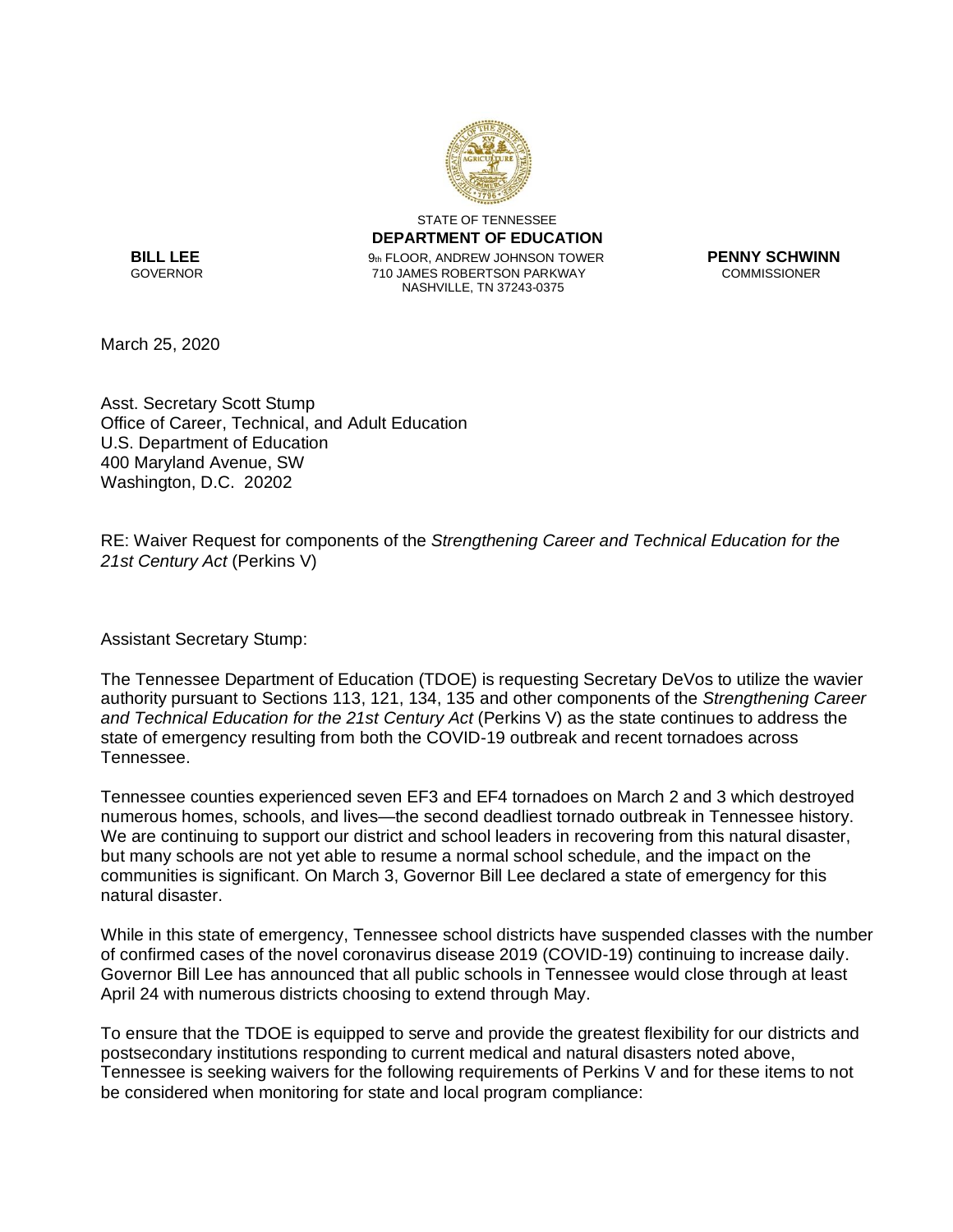## Section 113. Accountability

- A **one-year waiver to exclude the 2019-20 school year from accountability determinations related to the State Determined Performance Measures and all Core Indicators of Performance** as described in Section 113(b)(2)(A), Section 113(b)(2)(B).
- In addition to the request related to the State Determined Performance Measures and Core Indicators of Performance, a **one-year waiver to exclude state reporting of data related to the State Determined Performance Measures and all Core Indicators of Performance** as described in Section 113(b)(3)(C).

## Section 121. State Administration

Due to local travel restrictions and cancellations of events as a result of the medical and natural disasters noted above –

• A **one-year waiver to amend the eligible agency requirements related to convening and meeting as an eligible agency not less than four times annually** as described in Section 121(a)(3).

# Section 134. Local Application for Career and Technical Education Programs

Due to local travel restrictions and cancellations of events as a result of the medical and natural disasters noted above –

• A **one-year statewide extension for those districts and institutions who have not already completed the requirements of the comprehensive local needs assessment** as described in Section 134(c-e).

## Section 135. Local Uses of Funds

- A **one-year statewide waiver to exceed the five percent maximum for the administration of the local uses of funds** as described in Section 135(d).
- A **one-time statewide waiver to utilize Perkins funds to reimburse local career and technical student organization (CTSO) chapters for all CTSO event costs which were not recouped and refunded** due to the cancellation of CTSO events as a result of the medical and natural disasters noted above.

## Section 211. Fiscal Requirements

Due to these exceptional and uncontrollable circumstances noted above which will affect the ability of the state to provide services –

- A **one-year statewide waiver to exclude the "supplement not supplant" requirement** as described in Section 211(a).
- A **one-year statewide waiver to exclude the maintenance of effort requirements** as described in Section 211(b).

## Other Fiscal and compliance requirements

In order to provide appropriate and additional resources for all career and technical education students in Tennessee during this period of school closures and distribution, including for those of special populations -

- A **one-time statewide waiver for the eligible agency to utilize a portion of the local amounts to be redistributed from the state Perkins awards – V048A180042 and V048A190042 –** as described in Sections 131 and 132 **for state administration and state leadership activities** as described in Sections 112 and 124.
- In addition to the request related to the utilization of local amounts to be redistributed for state administration and state leadership activities, a **one-time statewide waiver to exceed the maximum amount for state administration and the maximum amount for state leadership activities from the state Perkins awards – V048A180042 and V048A190042 –** as described in Section 112**.**